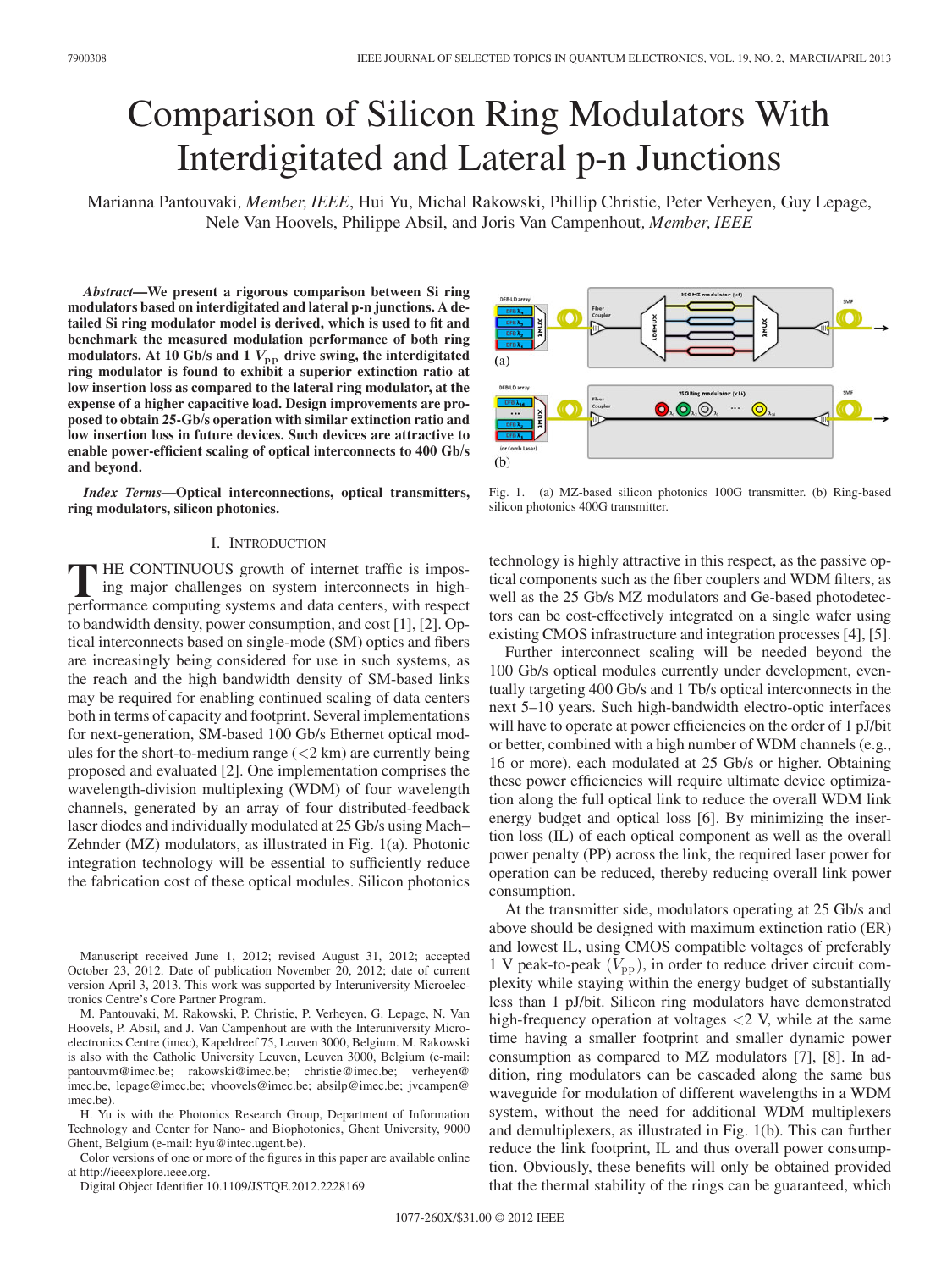

Fig. 2. (a) Typical transmission spectra of carrier depletion ring modulator for different applied bias. The ER, IL, and ME are indicated for  $1 V_{\text{pp}}$ . (b) Ring modulator schematic showing the lateral and interdigitated diode designs. (c) Ring waveguide cross section and mode distribution.

will require the implementation of power-efficient thermal control circuits [9].

Silicon ring modulators are typically using carrier injection in p-i-n diodes or carrier depletion in p-n diodes. Carrier depletion modulators combine low fabrication complexity and high speed, but they may suffer from weak modulation efficiency (ME), which results in low ER and high IL when driven with 1  $V_{\text{pp}}$  swing. In order to improve the ME of carrier depletion modulators, the interdigitated diode design was recently theoretically proposed [10], [11]. By periodically exchanging p- and n-doped regions perpendicular to the waveguide, the overlap of the optical mode with the depletion region is increased, producing larger refractive index changes. Although interdigitated p-n junctions were recently demonstrated in both MZ and ring modulators [12]–[15], the direct comparison of their performance to lateral p-n junctions is still limited. In this paper, we present a detailed comparison of both diode implementations for ring modulators on the same fabrication platform. A comprehensive ring modulator model is presented in Section II, followed by extensive device characterization at 10 Gb/s in Section III. The results are subsequently fitted using the ring modulator model, and discussed in Section IV. Based on the calibrated device model, design improvements are suggested to enable modulators with similar performance at 25 Gb/s. Finally, conclusions are summarized in Section V.

# II. DEVICE MODEL

Fig. 2(a) shows an example of the transmission spectrum of carrier depletion ring modulators and its variation with applied voltage. Typical figures of merit that are used to describe the modulator response at system level are the extinction ratio (ER), insertion loss (IL), bit-rate (BR) and energy per bit  $(E_{\text{bit}})$ . The extinction ratio for a given operating voltage change is the ratio  $ER = P_1/P_0$  where  $P_1$  and  $P_0$  are the power levels when transmitting a 1 bit and a 0 bit, respectively, while the insertion loss is the loss introduced for a 1-bit. A schematic showing the ER and IL for 1  $V_{\text{pp}}$  swing at the resonance wavelength is shown

in Fig. 2(a). The maximum obtainable bit-rate is related to the 3-dB modulator frequency response  $(f_{3dB})$ , which is used to describe the modulator's high frequency limit. The frequency response can be related to the maximum obtainable bit-rate approximately as  $f_{3dB} \approx 2BR/3$ . Finally, the power consumption of a modulator transmitting a nonreturn-to-zero bit sequence is described by the energy per bit, defined as [16]

$$
E_{\text{bit}} = C_d V_{\text{pp}}^2 / 4 \tag{1}
$$

where  $C_d$  is the junction capacitance and  $V_{\rm pp}$  is the peak-to-peak voltage swing.

All of the aforementioned performance metrics have to be considered for a fair comparison of different modulator designs. They are defined by a set of physical parameters that describe the devices. For example, the extinction at resonance and the ring quality factor  $(Q = \lambda_r / \delta \lambda)$  depend on the ring geometry, the loss in the ring, and whether or not the ring is critically coupled to the bus waveguide: the modulation efficiency, defined as the resonance wavelength shift per voltage [see Fig. 2(a)], depends on the p- and n-doping of the ring and on the diode design, while the modulation speed  $(f_{3dB})$  is defined by the device capacitance, series resistance, and the Q-factor.

The diode designs considered here are shown in Fig. 2(b). The lateral diode design has a p-n junction parallel to the waveguide. The ring circumference is  $L = 2\pi R$ , where R is the ring radius. The height and length of the depletion capacitor in the lateral case are equal to the waveguide height  $h_w$  and to the ring circumference  $L$ , respectively. The interdigitated diode design has multiple p- and n-doped areas alternated perpendicular to the waveguide, comprising multiple p-n junctions along the ring. Here, the width of the p- and n-doped fingers  $(d<sub>D</sub>)$  is chosen to be equal,  $d_f$  is the length of the p- and n-doped fingers, and  $d_1$  is the p-n junction interaction length. If  $d_1$  is larger than the waveguide width, the depletion capacitor of one p-n junction consists of three parallel capacitors: the waveguide core capacitor of height  $h_w$  and width equal to the waveguide width  $(w)$ , and two slab capacitors of height equal to the slab height  $h_s$  and width  $w_s = \frac{d_1 - w}{2}$  each. All of these components are taken into account here for calculation of the interdigitated ring capacitance.

The output spectrum of a ring modulator can be modeled by combining 1) transmission matrix equations to describe the coupling between the ring and the waveguide and the transmission through the bus waveguide and the ring, 2) p-n diode physics to describe depletion carrier changes, and 3) a confinement factor to account for the fraction of the optical mode that experiences the refractive index changes in the depletion region.

The transmitted power at the output of the bus waveguide in the absence of a drop port is given by [17]

$$
P_{\text{out}} = \frac{|t|^2 + \alpha^2 - 2\alpha|t|\cos(\theta + \varphi)}{1 + \alpha^2|t|^2 - 2\alpha|t|\cos(\theta + \varphi)}
$$
(2)

where  $t = |t| \exp(i\varphi)$  is the amplitude transmission through the bus waveguide with phase shift  $\varphi$ ,  $\alpha = \exp(-a_rL)$  is the ring round-trip loss,  $\alpha_r$  is the modal propagation loss, L is the ring circumference,  $\theta = \frac{2\pi n_{\text{eff}} L}{\lambda}$  is the round-trip phase shift, and  $n_{\text{eff}}$  is the effective index of the ring waveguide.

In the presence of doping in the ring, changes in the effective index and absorption due to a change in applied voltage  $\Delta V$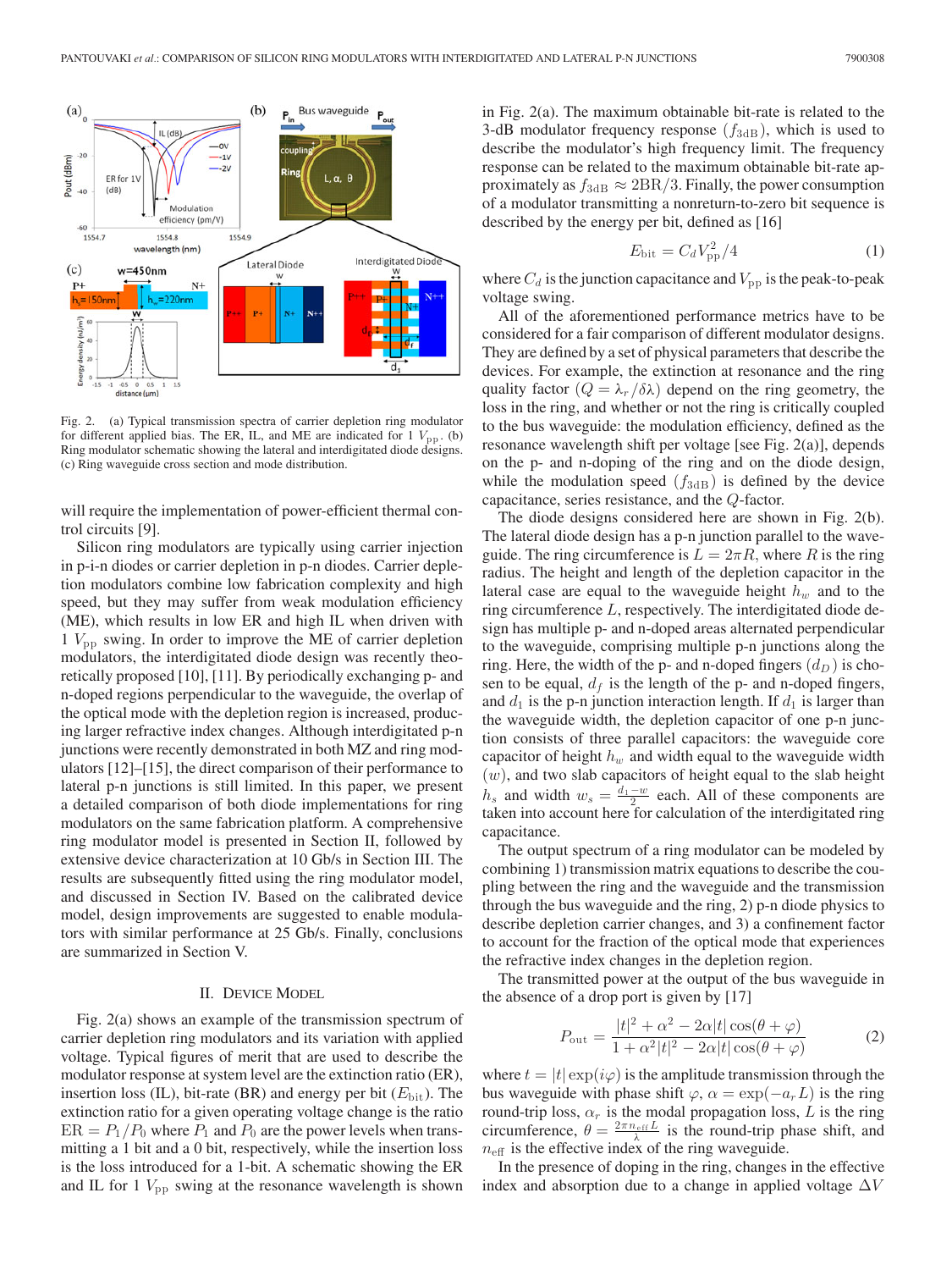can be described as

$$
n_{\text{eff}} = n_{\text{eff}}^0 + \Delta n_{\text{eff}} (\Delta V) \tag{3}
$$

$$
\alpha_r = a_r^0 + \Delta \alpha_r (\Delta V) \tag{4}
$$

where  $n_{\text{eff}}^0$  and  $\alpha_r^0$  are, respectively, the effective index and absorption at the bias voltage of interest  $V_0$ . The modal changes  $\Delta n_{\text{eff}}$  and  $\Delta \alpha_r$  can be related to the silicon refractive index  $(\Delta n_c)$  and absorption  $(\Delta \alpha_c)$  changes via the confinement factor  $\Gamma_{\Delta A}$  [18]

$$
\Delta n_{\text{eff}}(\Delta V) = \Gamma_A(\Delta V)\Delta n_c = \frac{n_g}{n_{\text{Si}}}\gamma_{\Delta A}(\Delta V)\Delta n_c \quad (5)
$$

$$
\Delta \alpha_r(\Delta V) = \Gamma_{\Delta A}(\Delta V) \Delta a_c = \frac{n_g}{n_{\rm Si}} \gamma_{\Delta A}(\Delta V) \Delta \alpha_c
$$
 (6)

where  $n_q$  is the group index,  $n_{\rm Si}$  is the refractive index of silicon, and  $\gamma_{\Delta A}$  represents the energy density confined in the differential depletion area  $\Delta A(\Delta V)$ 

$$
\gamma_{\Delta A}(\Delta V) = \frac{\iint_{\Delta A} \varepsilon |E|^2 dx dy}{\iint_{\infty} \varepsilon |E|^2 dx dy}.
$$
 (7)

It is well known that  $\Delta n_c$  and  $\Delta \alpha_c$  have a power law dependence on changes of the electron ( $\Delta N_e$ ) and hole ( $\Delta N_h$ ) concentrations [19]

$$
\Delta n_c = -1.62 \times 10^{-28} \Delta N_e^{1.03} - 8.07 \times 10^{-23} \Delta N_h^{0.81}
$$
 (8)

$$
\Delta a_c = 6.77 \times 10^{-27} \Delta N_e^{1.21} + 8.83 \times 10^{-25} \Delta N_h^{1.11}.
$$
 (9)

In a symmetric p-n diode with acceptor concentration  $N_A$ equal to the donor concentration  $N_D$ , the change in free carrier concentration is  $\Delta N = N_A = N_D = N_{\text{dop}}$ , assuming full depletion. In that case we can define parameters  $f_N$  and  $a_N$ to combine the electron and hole contributions to the effective index and absorption changes within a linear approximation

$$
\Delta n_c = f_N N_{\text{dop}} \tag{10}
$$

$$
\Delta a_c = a_N N_{\text{dop}}.\tag{11}
$$

Equations (5) and (6) can now be written as

$$
\Delta n_{\text{eff}}(\Delta V) = \frac{n_g}{n_{\text{Si}}} \gamma_{\Delta A}(\Delta V) f_N N_{\text{dop}} \tag{12}
$$

$$
\Delta a_r(\Delta V) = \frac{n_g}{n_{\rm Si}} \gamma_{\Delta A}(\Delta V) a_N N_{\rm dop}.
$$
 (13)

The change in depletion charge per unit length  $\Delta Q$  is related to the change in depletion area  $\Delta A$  according to

$$
\Delta Q = q N_{\rm dop} \Delta A = C_d \Delta V \tag{14}
$$

where  $q$  is the electron charge and  $C_d$  is the depletion capacitance per unit length at bias voltage  $V_0$ . For the calculation of the depletion capacitance, the p-n junction is treated as a graded junction. The depletion capacitance is therefore given by [20]

$$
C_d(V) = \frac{C_{j0}}{\left(1 - \frac{V}{V_{bi}}\right)^m} \tag{15}
$$

where  $C_{j0} = \frac{\sqrt{q \varepsilon_{Si} N_A N_D}}{\sqrt{2(N_A + N_D)(V_{bi} - (k_B T/q))}}$  is the depletion capacitance per meter at zero bias,  $V_{bi}$  is the junction built-in voltage,  $\varepsilon_{\text{Si}}$  is the permittivity of silicon, and  $k_B$  is Boltzmann's constant. Typically, the grading factor  $m$  is 0.5 for an abrupt junction and 0.33 for a linearly graded junction. The modulation of the effective index and absorption coefficient can then be calculated from  $(12)–(15)$  as

$$
\Delta n_{\text{eff}}(V) = \frac{n_g f_N}{qn_{\text{Si}}} \frac{\gamma_{\Delta A}}{\Delta A} C_d \Delta V \tag{16}
$$

$$
\Delta a_r(V) = \frac{n_g \alpha_N}{qn_{\rm Si}} \frac{\gamma_{\Delta A}}{\Delta A} C_d \Delta V.
$$
 (17)

The modulation efficiency can then be estimated by

$$
ME = \frac{\Delta\lambda}{\Delta V} = \frac{\lambda}{n_{\rm Si}} \frac{\gamma_{\Delta A}}{\Delta A} \frac{f_N}{q} C_d(V). \tag{18}
$$

Similarly, an expression can be derived for estimating the absorption at bias voltage  $\alpha_r^0 = \Gamma_{\text{Si}} \alpha_N N_{\text{dop}}$ , where  $\Gamma_{\text{Si}}$  is the confinement factor of the entire silicon waveguide.

Equation (18) shows that increasing the p-n junction capacitance can help increase the modulation efficiency, provided that the differential depletion area  $\Delta A$  is implemented near the peak of optical energy density (high  $\gamma_{\Delta A}$ ). This can be done by increasing the doping concentration  $N_{\text{dop}}$ . However, higher doping concentration will also result in higher modal propagation loss  $\alpha_r^0$ , which will impose a limit on the maximum obtainable Q-factor, and as such on the ER and IL. Alternatively, the modulation efficiency can be enhanced by increasing the total depletion area  $\Delta A$  within the optical field, which is pursued by the interdigitated diode design.

In addition, higher junction capacitance will affect the dynamic performance of the ring modulator. The frequency response of ring modulators depends on the cavity photon lifetime and the *RC* time constant and can be approximated by

$$
\frac{1}{f_{3\text{dB}}^2} = \frac{1}{f_Q^2} + \frac{1}{f_{RC}^2} \tag{19}
$$

where  $f_Q = \frac{1}{2\pi\tau}$  is the frequency limitation due to cavity photon lifetime ( $\tau$ ) and  $f_{RC} = \frac{1}{2\pi RC}$  is the *RC* frequency response of the modulator. The cavity photon lifetime depends on the Qfactor of the ring and is expressed as  $\tau = \frac{Q\lambda^2}{2\pi c}$ , where  $\lambda$  is the operating wavelength and  $c$  is the speed of light in vacuum. Consequently, a tradeoff exists between modulation efficiency and modulator speed.

## III. EXPERIMENTAL RESULTS

### *A. Device Fabrication*

Modulators with lateral and interdigitated diode designs were fabricated on 200 mm silicon-on-insulator wafers consisting of 220 nm crystalline silicon and 2 um buried oxide. The 450 nm wide ring waveguides were defined by 193 nm lithography and etching 70 nm of silicon. This shallow etch allowed for the fabrication of the ring modulators during the same patterning steps as the fiber couplers, but it imposed a limit to the minimum size of the rings that was possible without significant waveguide bending loss. Here, a ring radius of 40  $\mu$ m was used. After patterning the rings, the bus waveguides were defined ∼570 nm away from the rings. This was followed by p- and n-doping of the rings using boron and phosphorus implants, respectively, and targeting  $\sim$ 2 × 10<sup>18</sup> cm<sup>-3</sup> peak concentrations at  $\sim$ 110 nm depth into the waveguide. 248 nm lithography was used to form the desired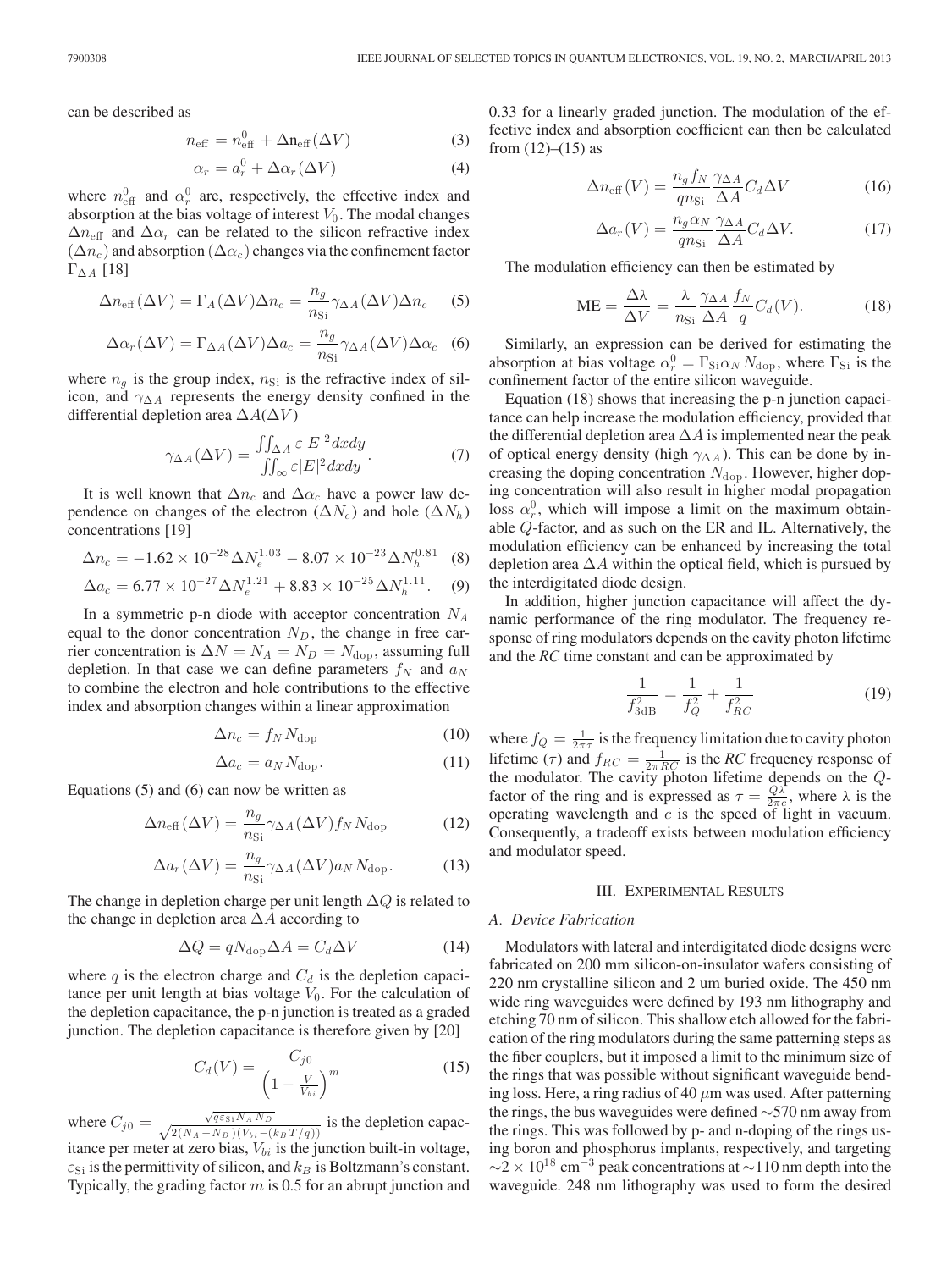

Fig. 3. Normalized transmitted power of ring modulators with (a) lateral and (b) interdigitated diode designs for voltages from 0.5 to −2 V. The dashed lines show the fitted spectra.

implantation patterns. For the lateral diode design, the p- and n-doped regions were formed parallel to the waveguide, with the p-n junction region centered in the waveguide. For the interdigitated diode design, the p- and n-doped regions were alternated perpendicular to the waveguide with finger widths  $d_D = 300$  nm each. The length of the interaction region  $d_1$  of the p-n junction was fixed to 1.8  $\mu$ m to fully cover the guided optical mode [see Fig. 2(c)], while the length of the fingers was  $d_f = 3 \mu m$ . P- and n-implants at  $10^{20}$  cm<sup>-3</sup> concentrations were placed 2 um away from the waveguide center to form the ohmic contacts. After an activation anneal at ∼1000 ◦C, the highly doped regions were silicided and contacted via standard CMOS 130 nm technology tungsten contacts. Finally, connections to the pads were formed by standard copper damascene processing.

## *B. Static Performance*

Fig. 3 shows the normalized transmission spectra of ring modulators with lateral and interdigitated diode designs for applied voltages from −2 to 0.5 V. The total insertion loss off-resonance was  $< 0.2$  dB for both rings, while the back-to-back loss including fiber couplers and bus waveguide loss was 9 dB. The Q-factors of the rings, calculated from experimental data, were  $\sim$ 15100 for the lateral and  $\sim$ 16000 for the interdigitated diode design at 0 V bias. Both rings were close to critical coupling. The transmission spectra were fitted with the model presented in the previous section and the results are also shown in Fig. 3. The model resulted in power coupling coefficients 0.12 and 0.13 for the lateral and interdigitated diode designs, respectively. Similarly, the ring propagation loss was found to be 25.1 and 25.4 dB/cm for the lateral and interdigitated design, respectively, which is close to the value predicted by the model (24 dB/cm).

The resonance wavelength shift is plotted versus voltage in Fig. 4. Higher modulation efficiency is observed for the interdigitated diode design as compared to the lateral diode design. In particular, for a voltage swing from 0 to  $-1$  V, the ME of the interdigitated diode design is 30 pm/V as opposed to 22 pm/V for the lateral diode design.

A more quantitative comparison of the two diode designs is shown in Fig. 5, where the static ER and IL are plotted for  $1$   $V_{\text{pp}}$  swing. The maximum ER of the lateral diode design is 17.2 dB, corresponding to 6 dB IL. For the interdigitated diode design, the maximum ER of 25.7 dB corresponds to only 4 dB IL. Comparing the two designs at the same IL of 3 dB, the ERs



Fig. 4. Resonance wavelength shift versus voltage for interdigitated and lateral diode designs. The symbols are experimental data, while the lines show the modeled results.



Fig. 5. Experimental ER and IL for (a) lateral and (b) interdigitated ring modulators for 1  $V_{\text{pp}}$  voltage swing with 0 V bias.



Fig. 6. (a) Capacitance–voltage measurements (symbols) and fitting (lines), and (b) energy per bit versus peak-to-peak voltage  $(V_{\text{pp}})$  for lateral and interdigitated diode designs.

are 4.7 and 12.7 dB for the lateral and interdigitated modulators, respectively.

Low-frequency capacitance–voltage measurements were performed at 100 kHz. Fig. 6(a) shows the experimental results, together with the capacitance values resulting from the fitting of Fig. 3. The interdigitated diode design results systematically in higher diode capacitance, as expected from the theory. The concept that led to this design is to induce larger refractive index changes by increasing the overlap of the optical mode with the depletion area, at the expense of higher depletion capacitance. A best fit to both the ring spectra of Fig. 3 and the ring capacitance–voltage curves of Fig. 6 resulted in grading factors of  $m = 0.33$  for the lateral and  $m = 0.38$  for the interdigitated diode design. Fig. 6(b) shows an approximation of the energy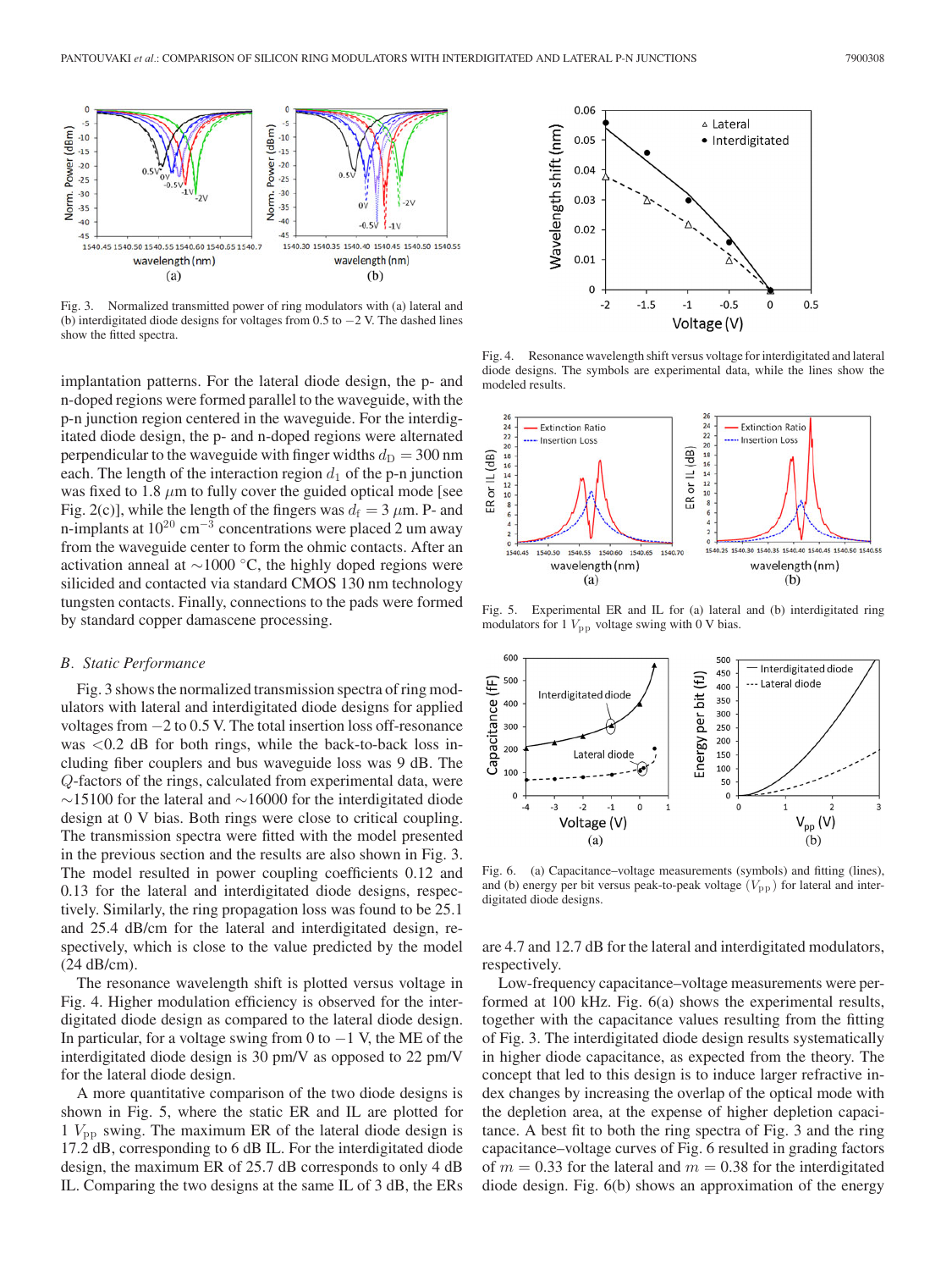

Fig. 7. (a) Circuit model and S11 measurements from ring modulators with (b) lateral and (c) interdigitated diode designs. The fitting to the measured data is shown by the dashed lines.

TABLE I CIRCUIT MODEL PARAMETERS CALCULATED FROM FITTING TO EXPERIMENTAL  $S11$  DATA

| Diode design   | $C_0$ (fF) | $L_1$ (pH) | $R_1$ (Ohm) | $C_1$ (fF) |
|----------------|------------|------------|-------------|------------|
| Lateral        |            | 36.        | 29          | 137        |
| Interdigitated | 40         |            |             | 450        |

per bit for the two diode designs, using the modeled capacitance of Fig. 6(a). The better ER and lower IL of the interdigitated diode design comes at the expense of higher energy per bit.

# *C. High-Speed Characterization*

The small-signal high frequency response of the modulators can be studied by measuring the S11 and S21 parameters of the ring modulators. The  $S11$  parameters were measured at 0 V bias in the frequency range from 100 MHz to 40 GHz. The results were fitted using the circuit model shown in Fig. 7(a), where  $C_0$ is the pad capacitance, while  $R_1, C_1$ , and  $L_1$  model the series resistance, capacitance, and inductance of the p-n diode, respectively. The inductance  $L_1$  was included in the circuit model due to the relatively large size of these ring modulators. The S11 measurements together with the fitting are shown in Fig. 7. The extracted parameters for the circuit model can be found in Table I. The diode capacitance  $C_1$  is more than three times higher for the interdigitated diode design as compared to the lateral design, in agreement with the low-frequency capacitance measurements of Fig. 6. The RF diode resistance  $R_1$  is also higher for the interdigitated diode, indicating that device optimization should be done to avoid high frequency limitation due to this parameter.

In order to determine the electro-optical frequency response of the modulators, the S21 parameters were measured at 0 V using a network analyzer. Fig. 8 shows the results of these measurements. Frequency response 12.9 GHz and 4.9 GHz were measured for the lateral and interdigitated modulators, respectively.

Equation (19) can be used to determine which factor is predominantly affecting the frequency response of the devices. Table II shows the expected  $f_{RC}$  (assuming a 50  $\Omega$  driver impedance) and  $f_Q$  based on the experimental data from the lateral and interdigitated diode designs. While the lateral ring modulator is limited by both the cavity photon lifetime and the *RC* response, the interdigitated ring is dominantly limited by its *RC* response. To enable operation of the interdigitated modula-



Fig. 8. Electro-optical S21 frequency response of ring modulators with lateral and interdigitated diode designs at 0 V bias.

TABLE II FREQUENCY RESPONSE ANALYSIS

| Diode design   | $f_0$ (GHz) | J RC<br>'GHz) | $f_{3dB,exp}$ (GHz)<br>(S21 measurement) |
|----------------|-------------|---------------|------------------------------------------|
| Lateral        |             | 14.8          | 12.9                                     |
| Interdigitated |             | 2.8           | 4 G                                      |



Fig. 9. Eye diagrams of (a) lateral and (b) interdigitated modulators at 10 Gb/s.

tor at high speed  $(>10 \text{Gb/s})$ , the *RC* time constant has to be reduced.

Large-signal high-frequency measurements were performed at 10 Gb/s to study the high-speed modulation performance of the lateral and interdigitated ring modulators. Measurements of the eye diagrams were done at 10 Gb/s using a nonreturn-to-zero pseudorandom bit sequence of  $2^{15} - 1$ . The voltage was set to 1 and  $0.7 V<sub>pp</sub>$  for the lateral and interdigitated rings, respectively, at the output of the pulse pattern generator and it was applied on the devices via a high-speed unterminated ground-signal-ground probe. The dc bias was set to  $-1$  V for both modulators, while the laser wavelength was set to give maximum ER in each case. After passing the modulator, the signal goes through an erbiumdoped fiber amplifier (EDFA) and an optical filter of 0.6-nm 3-dB bandwidth, before being monitored by a 20 GHz optical oscilloscope. The EDFA gain is adjusted to give ∼0 dBm on the oscilloscope. Fig. 9 shows the 10 Gb/s eye diagrams from the ring modulators with lateral and interdigitated diode designs. The eye diagram of the interdigitated modulator is suffering from horizontal eye closure due to the *RC* limitation of this device. However, it was possible to compare the dynamic ERs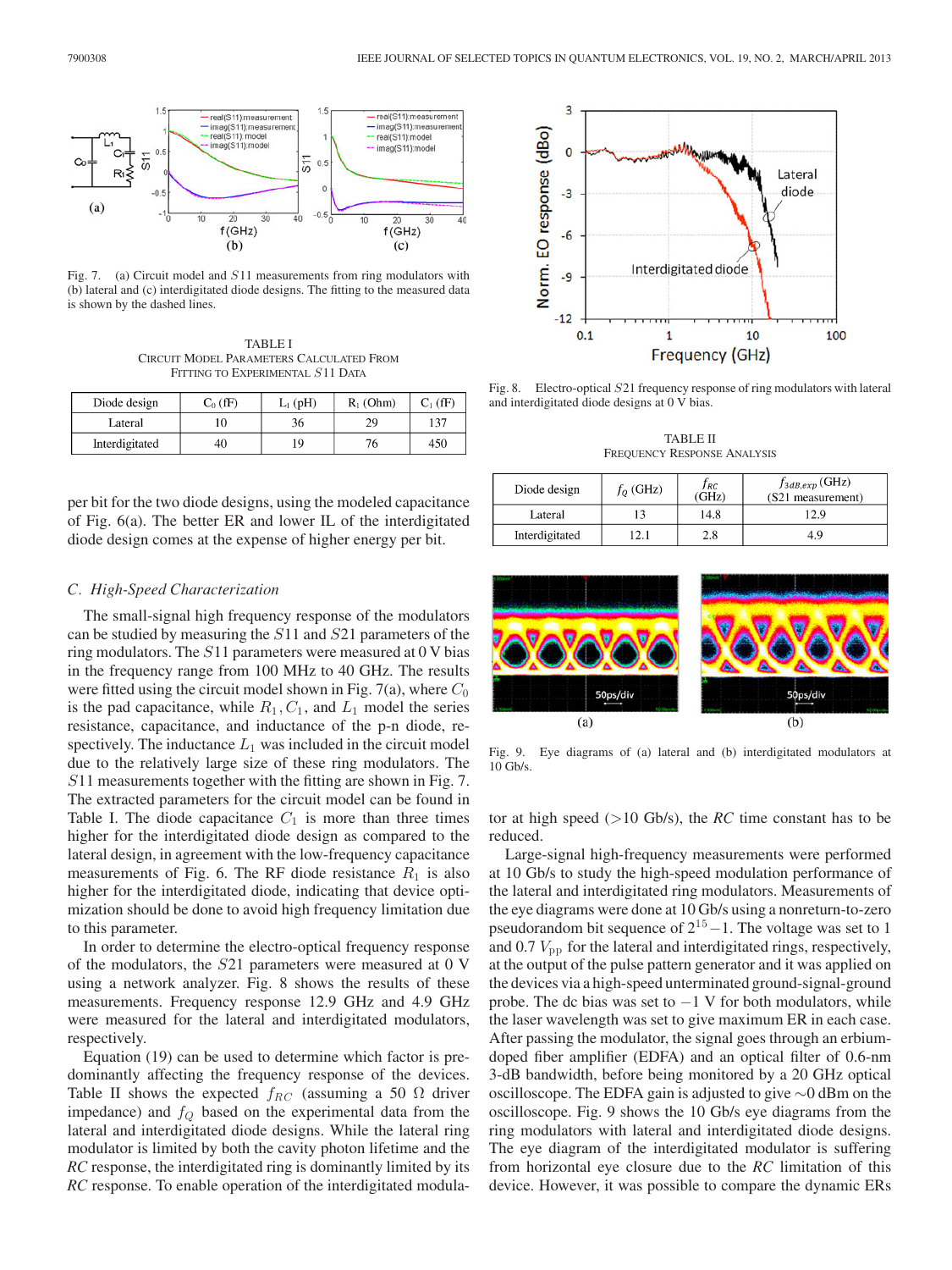

Fig. 10. (a) Expected transmitter penalty versus wavelength for lateral and interdigitated diode designs, calculated for  $1 V_{\text{pp}}$  swing. (a) Transmitter penalty and energy per bit versus  $V_{\rm pp}$  for lateral (dashed lines) and interdigitated (solid lines) diode designs.

of the two designs. ERs of 11.2 and 10.2 dB were measured at 10 Gb/s for the lateral and interdigitated modulators, respectively.

## IV. DISCUSSION

The experimental comparison of the interdigitated versus lateral diode design has shown that the interdigitated design can improve the modulation efficiency and extinction ratio of the rings, and lower the insertion loss, at the expense of higher capacitance. The higher capacitance corresponds to higher energy/bit consumption on the modulator and lower frequency response. Based on the estimated high-frequency capacitance (see Table I), and assuming modulation with 1  $V_{\text{pp}}$  signal, the lateral and interdigitated diode designs require energies of ∼35 and ∼113 fJ/bit respectively.

Another figure of merit that is often used for link comparison is the power penalty (PP). The power penalty of a modulator with ER is defined as [21]

$$
PP(dB) = 10 \log \left( \frac{ER + 1}{ER - 1} \right). \tag{20}
$$

We can define the transmitter penalty (TP) as

$$
TP = IL + PP.
$$
 (21)

Fig. 10(a) shows a comparison of the TP introduced by the lateral and interdigitated diode designs, centered at the wavelength of minimum ER and maximum IL. The TP in Fig. 10(a) is calculated for 1  $V_{\text{pp}}$  swing (from 0 to  $-1$  V). It is shown that the interdigitated diode design can reduce the TP by ∼2.5 dB as compared to the lateral diode. The TP and energy per bit are plotted versus  $V_{\text{pp}}$  in Fig. 10(b). At 1  $V_{\text{pp}}$ , there is ∼55 fJ/bit additional energy penalty when using the interdigitated diode design, which corresponds to −2.6 dBm additional modulator power needed at 10 Gb/s. Both the reduction in TP and the increase in energy per bit should be included in a full-link analysis with interdigitated modulators. However, the existing interdigitated diode design is not optimized—improvements can reduce the modulator capacitance with small impact on other parameters, as shown in the following.

The results from the diode design comparison are summarized in Table III. In order to take advantage of the better extinction ratio and insertion loss of the interdigitated modulator, the design of this device should be optimized for minimum *RC* limitation in the frequency response.

First, we will consider the performance improvements that are possible in the interdigitated design of Fig. 2(b) without

TABLE III COMPARISON OF MEASURED PERFORMANCE METRICS FOR LATERAL AND INTERDIGITATED MODULATORS

| Diode design   | Max ER<br>(dB) | IL at max<br>ER(dB) | J3dB, exp<br>(GHz) | $E_{\text{bit}}$<br>(fJ/bit) | Min TP<br>(dB) |
|----------------|----------------|---------------------|--------------------|------------------------------|----------------|
| Lateral        | 17.2           | O                   | 12.9               | 35                           | 6.5            |
| Interdigitated | 25.7           |                     | 4.9                | 113                          | 4.2            |
|                |                |                     |                    |                              |                |



Fig. 11. Calculated junction capacitance and ME versus interaction length  $d_1$ .

changing the waveguide geometry or the doping of the ring. In the present design, the length of the p-n interaction region  $d_1$  per junction was 1.8  $\mu$ m to fully cover the guided optical mode. However, from Fig. 2(c), it is observed that most of the optical mode is confined in the waveguide region. Since reducing the interaction region would reduce the capacitance, it is interesting to know what the impact of this would be to the modulation efficiency. Fig. 11 shows the simulated capacitance and modulation efficiency when the finger length  $d_1$  is gradually reduced from 1.8 to 0.45  $\mu$ m, which is the width of the ring waveguide. It is observed that while the modulation efficiency is reduced by only  $\sim$ 2 pm/V, the junction capacitance is more than halved, to ∼170 fF. The nonlinear dependence of the modulation efficiency on  $d_1$  is due to the dependence of the confinement factor on  $d_1$  [see (18)]. Using the high-frequency resistance of Table I for the interdigitated diode design, it is found that for  $d_1 = 0.45 \mu$ m, the *RC* frequency bandwidth becomes  $f_{\text{RC}} =$ 7.2 GHz. For the same  $f_Q$ , this results to  $f_{3db} = 6.2$  GHz.

Another drawback of the interdigitated design of Fig. 1(b) is the high series resistance compared to the lateral design (see Table I). This is because the current has to pass through  $3-\mu m$ long fingers of 300-nm width. If the interaction length is reduced to the waveguide region, the length of the fingers could also be reduced, bringing the highly doped contact areas closer to the waveguide and therefore reducing the series resistance (see, for example, [14]). A tradeoff exists between reducing the series resistance and increasing the waveguide loss when bringing the highly doped areas closer to the waveguide. However, series resistance values close to those for the lateral modulator should be possible. This would boost further the *RC* frequency bandwidth to  $f_{\text{RC}} = 11.6$  GHz and the device bandwidth to  $f_{3\text{dB}} =$ 8.4 GHz. It is expected that this improved interdigitated device design would enable 12.5 Gb/s operation, while maintaining the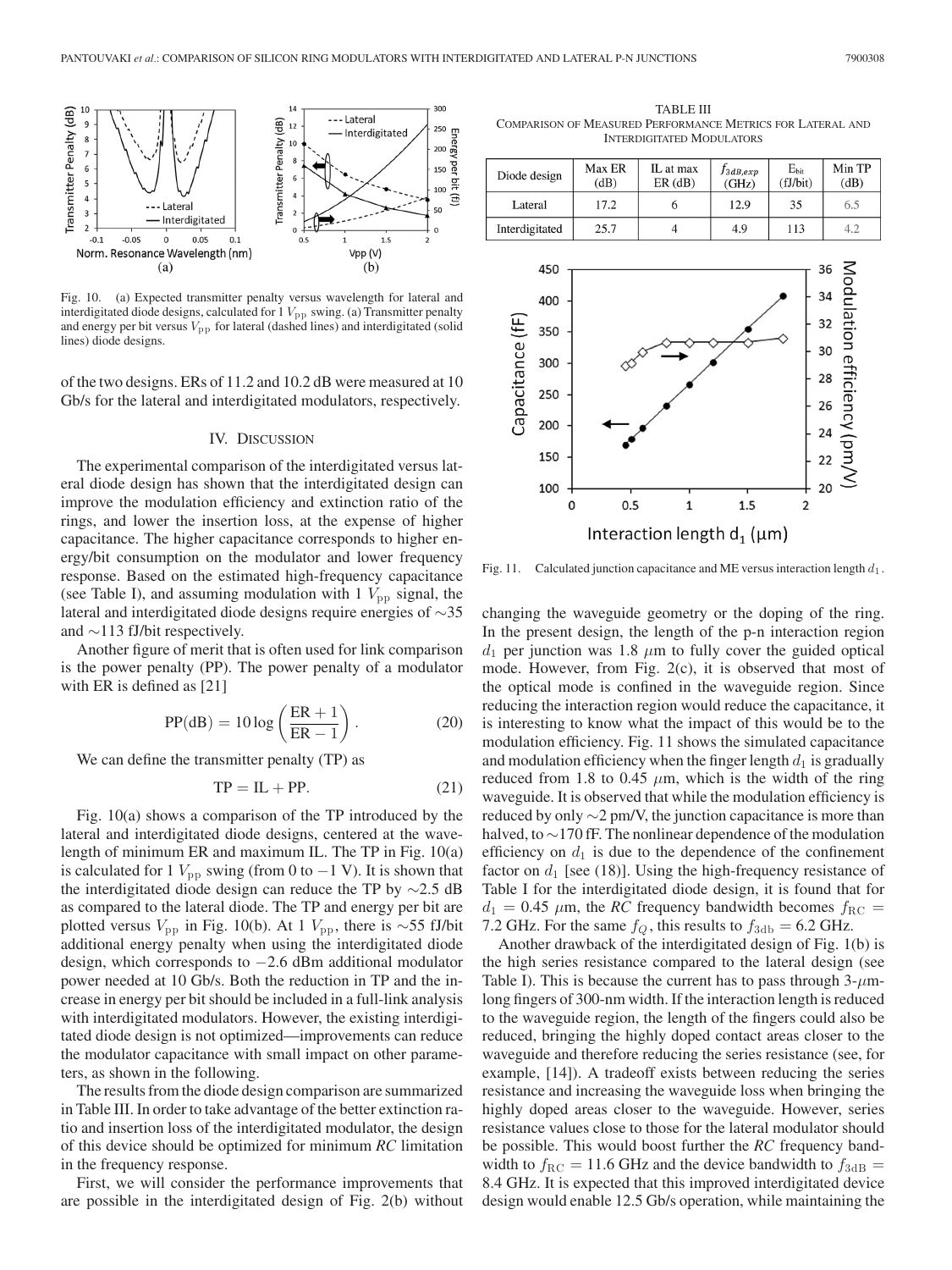

Fig. 12. (a) Calculated ER versus corresponding IL and (b) frequency response of interdigitated modulators, with variable finger width  $d_d$ .

high extinction ratio and low insertion loss of the interdigitated diode modulator.

To further explore the opportunities and limitations of the interdigitated design, we simulated the performance for variable finger width  $d_d$ , from 100 to 400 nm. When varying  $d_d$ , the total depletion area in the interdigitated modulator is changing, therefore affecting the modulation efficiency and frequency bandwidth of the device. The simulations were performed for finger interaction length  $d_f = 0.45 \mu m$  and assuming almost critical coupling in all cases, yielding a Q-factor of ∼14000 in all cases. The results for 1  $V_{\text{pp}}$  swing are shown in Fig. 12. A critically coupled lateral modulator reference is also shown for comparison. In Fig. 12(a), the extinction ratio is plotted versus insertion loss for different doping widths. In this plot, the performance is improving when the peak extinction ratio is moving to the left, toward lower insertion loss. Clearly, by reducing the finger width, the IL of the interdigitated modulators can be reduced significantly. The frequency response versus finger width is plotted in Fig. 12(b). The performance of the interdigitated modulator is matching the lateral design for a finger width of 400 nm, both in terms of ER/IL and of frequency response. When reducing the finger width below 400 nm, lower IL can be achieved at the expense of higher capacitance and lower frequency response. The higher capacitance that is responsible for this slow response will affect also the energy consumption of the device.

Finally, further improvement of the interdigitated modulator frequency response is possible if the ring radius is reduced and other parameters are optimized as follows: assuming that the slab height is reduced to 70 nm, a reduced ring radius of  $10 \mu$ m would be possible. Keeping the finger width to 300 nm but doubling the doping concentration would increase the ring round-trip loss and reduce the Q-factor to 8000, resulting in  $f_{Q}$  ∼ 23 GHz. Higher doping concentration combined with near-critical coupling would enable high ME (∼60 pm/V). The smaller ring radius would result in ∼60 fF depletion capacitance with  $\sim$ 4 dB TP at 1  $V_{\text{pp}}$ . If the series resistivity is maintained to the value measured experimentally on the lateral modulator (∼7 Ω·mm), the resulting  $f_{\rm RC}$  would be 15.3 GHz and  $f_{\rm 3dB}$ ∼ 12.8 GHz, enabling operation of the interdigitated modulation at ∼20 Gb/s. However, the higher doping would reduce the series resistance. Operation at 25 Gb/s will be possible if the series resistance is reduced below ∼3.5 Ω·mm.

## V. CONCLUSION

A detailed model based on the physical parameters determining the behavior of ring modulators with lateral and interdigitated diode designs has been presented. The model was used to fit and interpret static and dynamic measurements at 10 Gb/s on both diode designs. The interdigitated design exhibits higher extinction ratio at lower insertion loss, resulting in a reduction of the expected transmitter penalty by about 2.5 dB. Design optimizations were proposed to enable operation at >20 Gb/s and reduce energy per bit, while maintaining low transmitter penalty.

#### ACKNOWLEDGMENT

The authors would like to thank the efforts of Interuniversity Microelectronics Centre's 200-mm pline for their contributions to the device fabrication.

### **REFERENCES**

- [1] H. Liu, C. F. Lam, and C. Johnson, "Scaling optical interconnects in datacenter networks—opportunities and challenges for WDM," in *Proc. 18th IEEE Symp. High Performance Interconnects*, 2010, pp. 113–116.
- [2] A. V. Krishnamoorthy, K. W. Goossen, W. Jan, X. Zheng, R. Ho, G. Li, R. Rozier, F. Liu, D. Patil, J. Lexau, H. Schwetman, D. Feng, M. Asghari, T. Pinguet, and J. E. Cunningham, "Progress in low-power switched optical interconnects," *J. Sel. Topics Quantum Electron.*, vol. 17, no. 2, pp. 357–376, Mar.–Apr. 2011.
- [3] http://www.ieee802.org/3/100GNGOPTX/public/, 2012.
- [4] C. T. DeRose, C. D. Trotter, W. A. Zortman, A. L. Starbuck, M. Fisher, M. R. Watts, and P. S. Davids, "Ultra compact 45 GHz CMOS compatible germanium waveguide photodiode with low dark current," *Opt. Exp.*, vol. 19, no. 25, pp. 24897-24904, 2011.
- [5] G. Kim, J. W. Park, I. G. Kim, S. Kim, S. Kim, J. M. Lee, G. S. Park, J. Joo, K. S. Jang, J. H. Oh, S. A. Kim, J. H. Kim, J. Y. Lee, J. M. Park, D. W. Kim, D. K. Jeong, M. S. Hwang, J. K. Kim, K. S Park, H. H. Chi, H. C. Kim, D. W Kim, and M. H. Cho, "Low voltage high-performance silicon photonics devices and photonic integrated circuits operating up to 30 Gb/s," *Opt. Exp.*, vol. 19, no. 27, pp. 26936–26947, 2011.
- [6] M. Georgas, J. Leu, B. Moss, C. Sun, and V. Stojannovic, "Addressing link-level design tradeoffs for integrated photonic interconnects," in *Proc. IEEE Custom Integr. Circuits Conf.*, 2011, pp. 1–8.
- [7] G. Li, X. Zheng, J Yao, H. Thacker, I. Shubin, Y. Luo, Kannan, Raj, J. E. Cunningham, and A. V. Krishnamoorthy, "25 Gb/s 1 V-driving CMOS ring modulator with integrated thermal tuning," *Opt. Exp.*, vol. 19, no. 21, pp. 20435–20443, 2011.
- [8] S. Manipatruni, L. Chen, and M. Lipson, "Ultra high bandwidth WDM using silicon microring modulators,," *Opt. Exp.*, vol. 18, no. 16, pp. 16858– 16867, 2010.
- [9] K. Padmaraju, J. Chan, L. Chen, M Lipson, and K. Bergman, "Dynamic stabilization of a microring modulator under thermal perturbation," presented at the Opt. Fiber Commun. Conf., Los Angeles, CA, Paper OW4  $F<sub>2</sub>$
- [10] Z.-Y. Li, D.-X. Xu, W. R. McKinnon, S Janz, J. H. Schmid, P. Cheben, and J.-Z. Yu, "Silicon waveguide modulator based on carrier depletion in periodically interleaved PN junctions," *Opt. Exp.*, vol. 17, no. 18, pp. 15947– 15958, 2009.
- [11] Y. Amemiya, H. Ding, and S. Yokoyama, "Design and simulation of silicon ring optical modulator with p/n junctions along circumference," *Jpn. J. Appl. Phys.*, vol. 50, pp. 04DG13-1–04DG13-6, 2011.
- [12] M. Ziebell, D. Marris-Morini, G. Rasigade, P. Crozat, J.-M. Fedeli, P. Grosse, E. Cassan, and L. Vivien, "Ten Gbit/s ring resonator silicon modulator based on interdigitated PN junctions," *Opt. Exp.*, vol. 19, no. 15, pp. 14690–14695, 2011.
- [13] X. Xiao, H. Xu, X. Li, Y Hu, K. Xiong, Z. Li, T. Chu, Y. Yu, and J. Yu, "25Gbit/s silicon microring modulator based on misalignment-tolerant interleaved PN junctions," *Opt. Exp.*, vol. 20, no. 3, pp. 2507–2515, 2012.
- [14] H. Yu, M. Pantouvaki, J. Van Campenhout, D. Korn, K. Komorowska, P. Dumon, Y. Li, P. Verheyen, P. Absil, L. Alloatti, D Hillerkuss, J. Leuthold, R. Baets, and W. Bogaerts, "Performance tradeoff between lateral and interdigitated doping patterns for high speed carrier-depletion based silicon modulators," *Opt. Exp.*, vol. 20, no. 12, pp. 12926–12938, 2012.